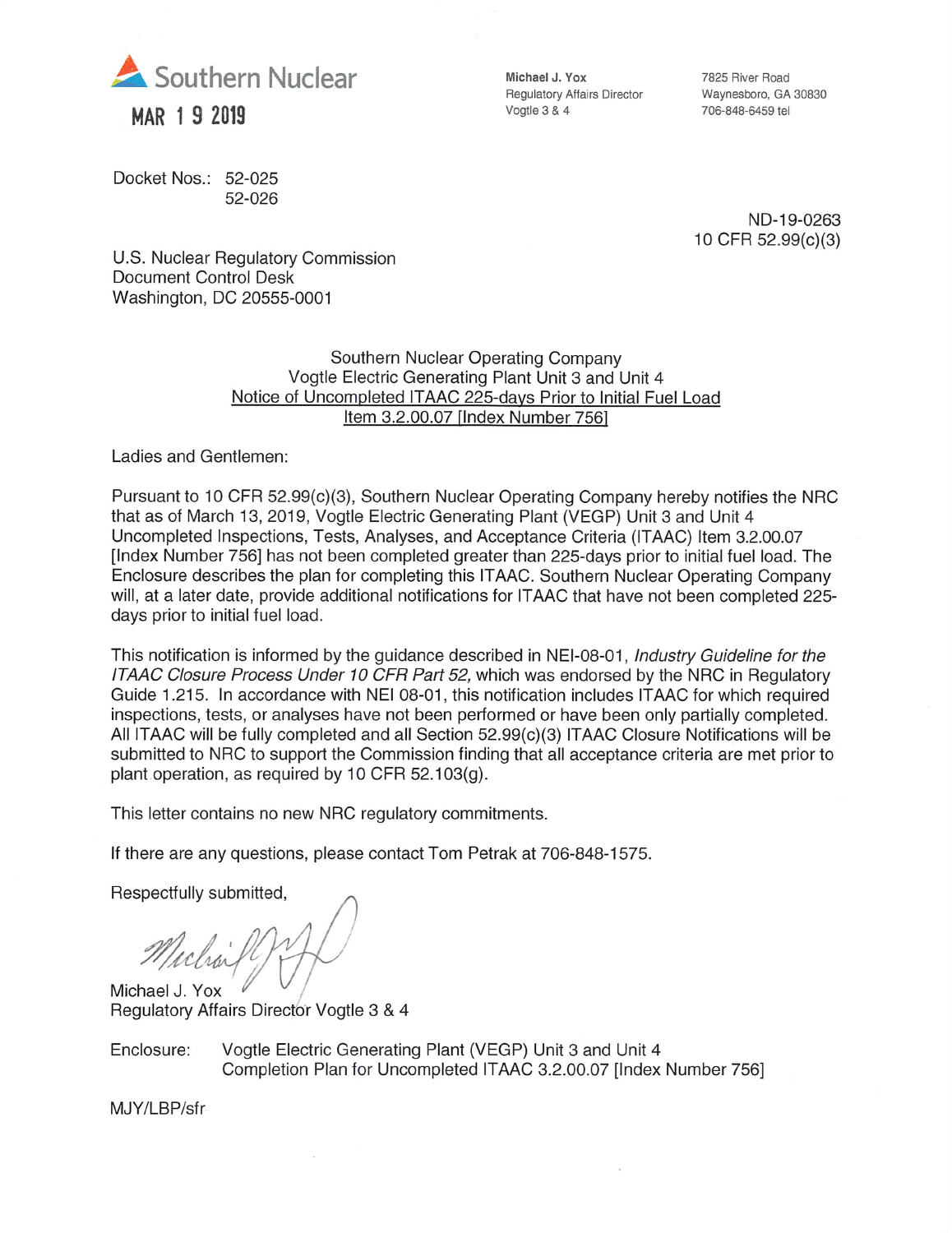U.S. Nuclear Regulatory Commission ND-19-0263 Page 2 of 3

To:

Southern Nuclear Operating Company/ Georgia Power Company Mr. D. A. Bost (w/o enclosures) Mr. D. L. McKinney (w/o enclosures) Mr. M. D. Meier (w/o enclosures) Mr. D. H. Jones (w/o enclosures) Mr. J. B. Klecha Mr. G. Chick Mr. M. J. Yox Mr. A. S. Parton Ms. K. A. Roberts Mr. T. G. Petrak Mr. W. A. Sparkman Mr. C. T. Defnall Mr. C. E. Morrow Mr. J. L. Hughes Ms. K. M. Stacy Ms. A. C. Chamberlain Mr. J. C. Haswell Document Services RTYPE: VND.LI.LOG File AR.01.02.06

cc;

## **Nuclear Regulatory Commission**

Mr. W. Jones (w/o enclosures) Mr. F. D. Brown Ms. J. M. Heisserer Mr. C. P. Patel Mr. G. J. Khouri Ms. S. E. Temple Mr. N. D. Karlovich Mr. A. Lerch Mr. C. J. Even Mr. B. J. Kemker Ms. N. C. Coovert Mr. C. Welch Mr. I. Cozens Mr. J. Gaslevic Mr. V. Hall

## Qqiethorpe Power Corporation

Mr. R. B. Brinkman Mr. E. Rasmussen

## Municipal Electric Authority of Georaia

Mr. J. E. Fuller Mr. S. M. Jackson

#### **Dalton Utilities**

Mr. T. Bundros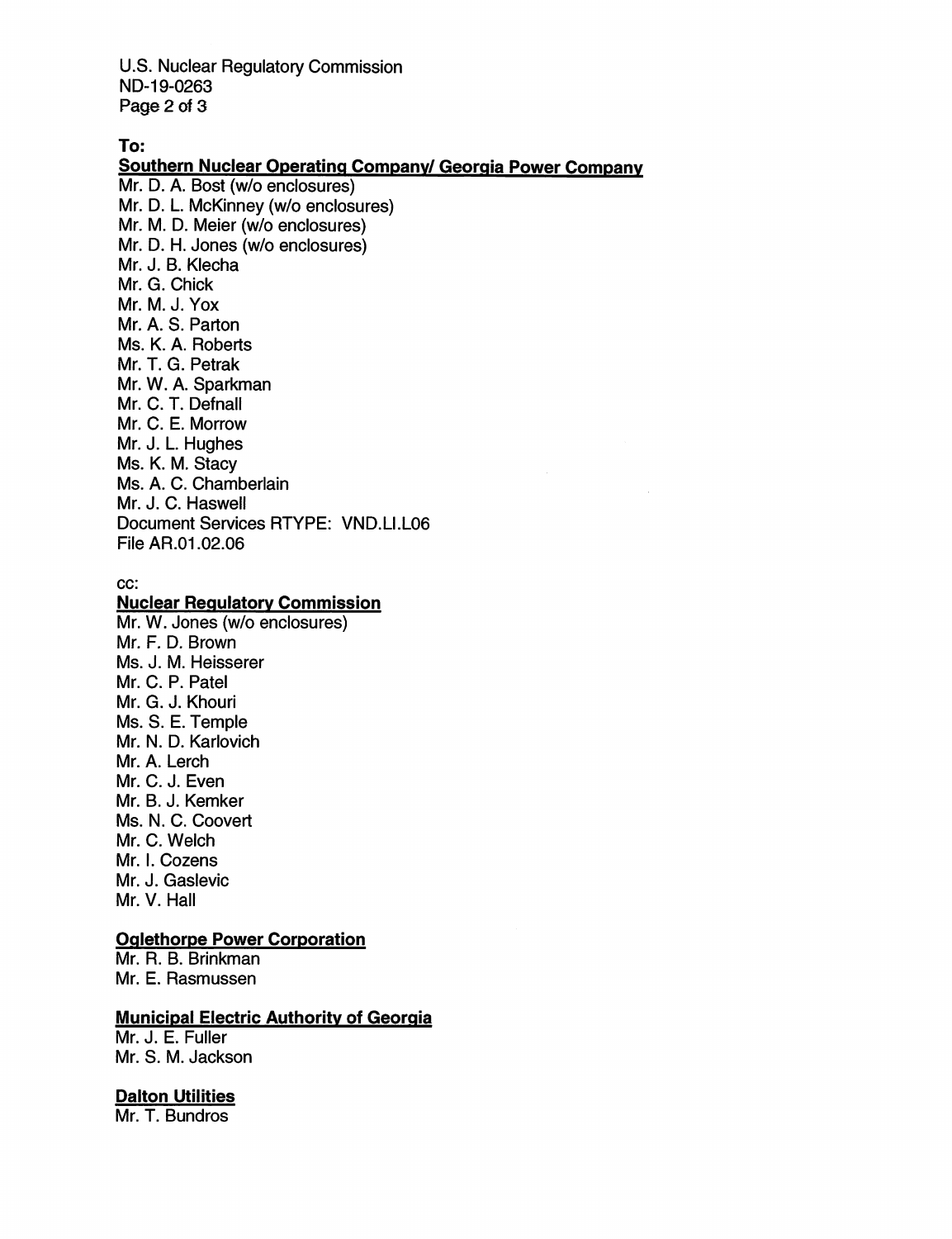U.S. Nuclear Regulatory Commission ND-19-0263 Page 3 of 3

# Westinahouse Electric Company. LLC

Dr. L. Oriani (w/o enclosures) Mr. D. C. Durham (w/o enclosures) Mr. M. M. Corletti Ms. L. G. Iller Ms. J. Monahan Mr. J. L. Coward

# **Other**

Mr. J. E. Hesler, Bechtel Power Corporation Ms. L. Matis, Tetra Tech NUS, Inc. Dr. W. R. Jacobs, Jr., Ph.D., GDS Associates, Inc. Mr. S. Roetger, Georgia Public Service Commission Ms. 8. W. Kernizan, Georgia Public Service Commission Mr. K. C. Greene, Troutman Sanders Mr. 8. Blanton, Baich Bingham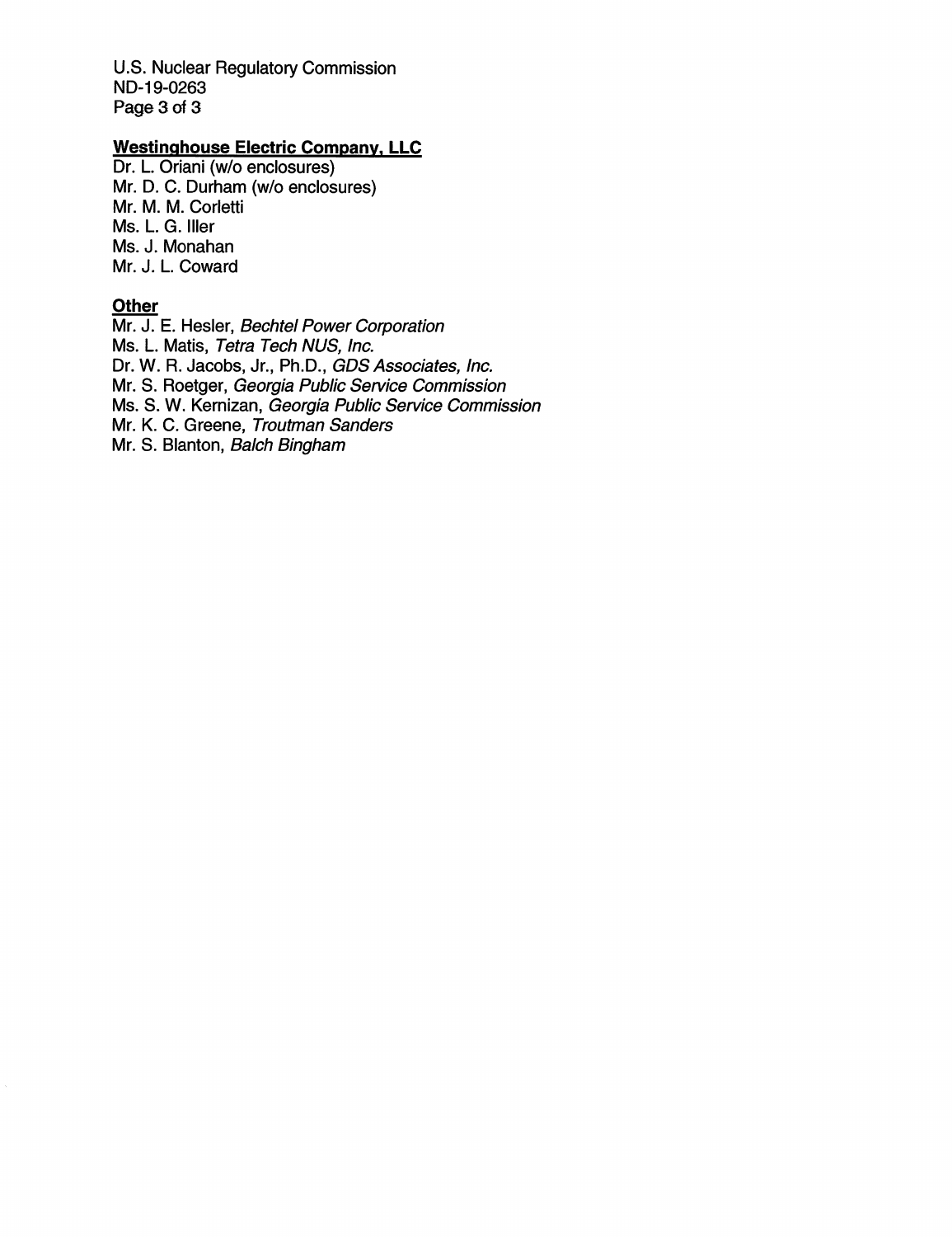U.S. Nuclear Regulatory Commission ND-19-0263 Enclosure Page 1 of 3

## Southern Nuclear Operating Company ND-19-0263 Enclosure

Vogtle Electric Generating Plant (VEGP) Unit 3 and Unit 4 Completion Plan for Uncompleted ITAAC 3.2.00.07 [Index Number 756]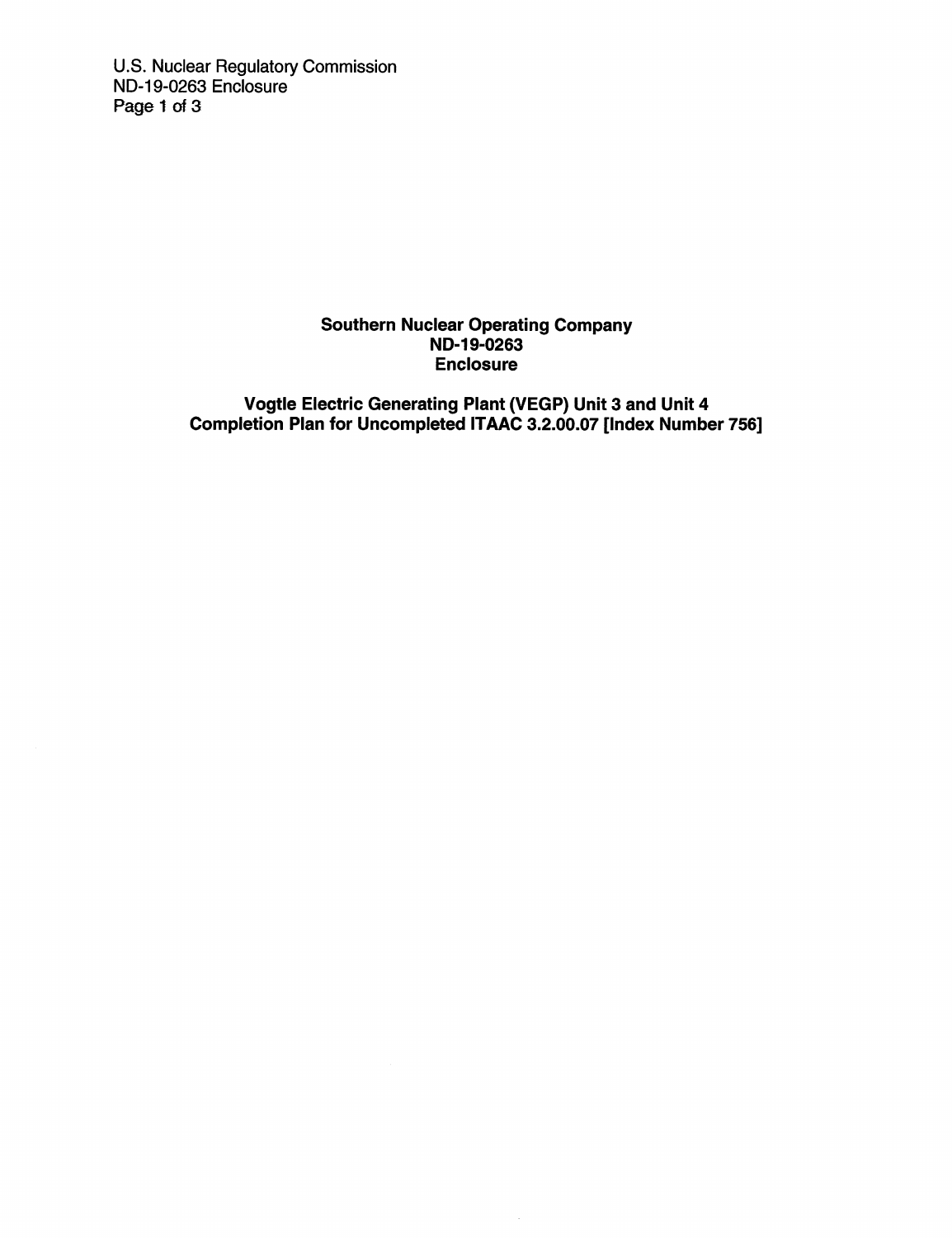U.S. Nuclear Regulatory Commission ND-19-0263 Enclosure Page 2 of 3

## ITAAC Statement

#### Design Commitment

7. The HSI resources available at the RSW include the alarm system displays, the plant information system, and the controls.

#### Insoections/T ests/Analvses

An inspection of the HSI resources available at the RSW will be performed.

#### Acceptance Criteria

The as-built HSI at the RSW includes the alarm system displays, the plant information system, and the controls.

### ITAAC Completion Description

An inspection of the Human-System Interface (HSI) resources available at the remote shutdown workstation (RSW), is performed to verify that the as-built HSI at the RSW includes alarm system displays, the plant information system, and the controls.

The inspection utilizes approved construction drawings and RSW console and panel design specifications to perform walkdown inspections of Unit 3 and Unit 4 RSW. The walkdown inspections compare the as-built alarm system displays, plant information system, and controls with References 1 through 4 to confirm that the HSI resources available at the RSW include the alarm system displays, the plant information system, and the controls.

The inspection results are documented in Unit 3 and Unit 4 Principal Closure Documents (References 5 and 6) which confirm that the HSI resources available at the RSW includes the alarm system displays, the plant information system, and the controls.

References 5 and 6 are available for NRG inspection as part of Unit 3 and Unit 4 ITAAC 3.2.00.07 Completion Packages (References 7 and 8, respectively).

#### List of ITAAC Findings

In accordance with plant procedures for ITAAC completion. Southern Nuclear Operating Company performed a review of all findings pertaining to the subject ITAAC and associated corrective actions. This review found there are no relevant ITAAC findings associated with this ITAAC.